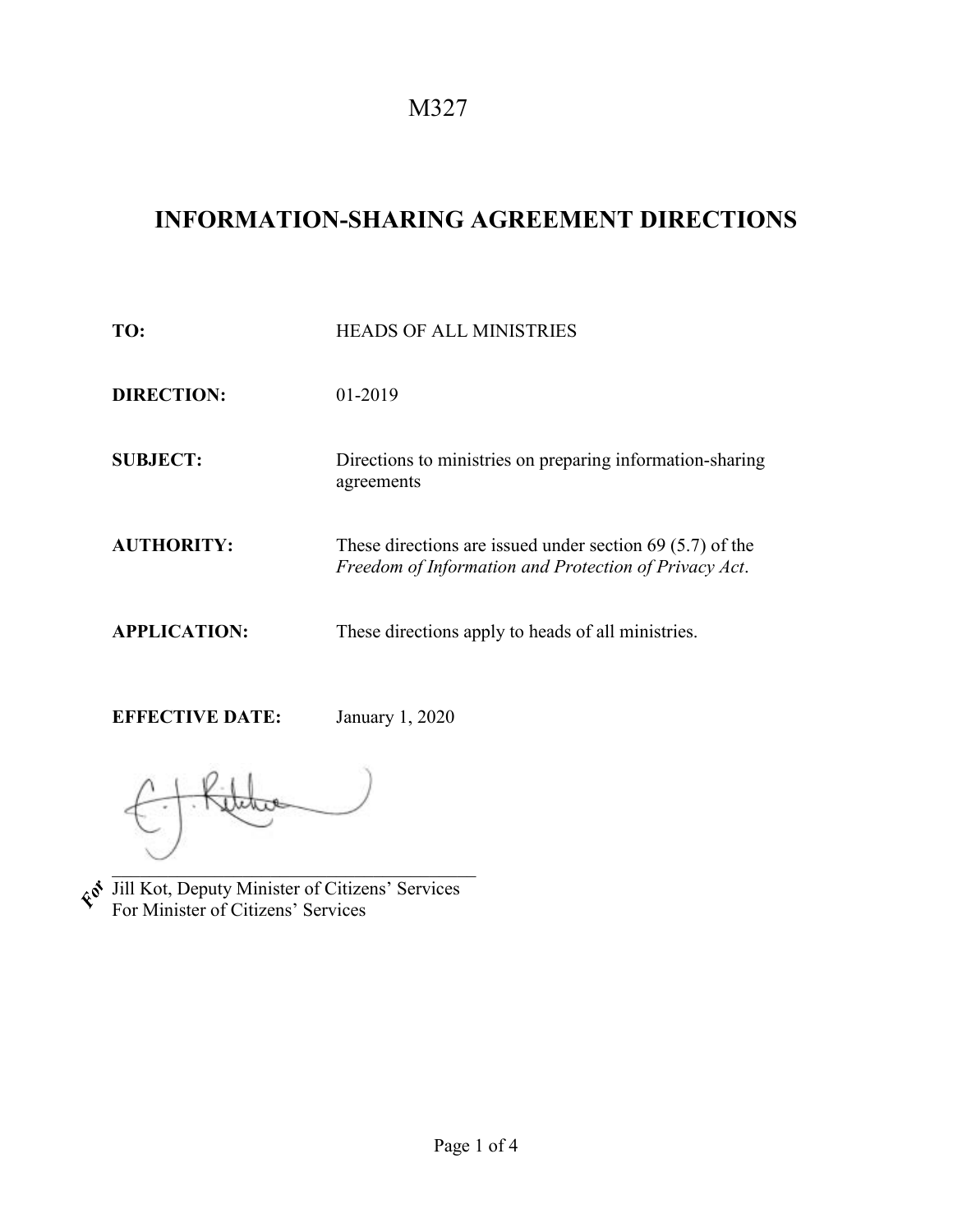## **Minister of Citizens' Services Directions to Heads of Ministries issued under Section 69 (5.7) of the**  *Freedom of Information and Protection of Privacy Act*

I, Jinny Jogindera Sims, Minister of Citizens' Services, issue the following directions to heads of ministries under section 69 (5.7) of the *Freedom of Information and Protection of Privacy Act*, R.S.B.C. 1996 c. 165:

## **A. Definitions**

In these directions:

"contact information" has the same meaning as in the *Freedom of Information and Protection of Privacy Act* (FOIPPA).

"health information-sharing agreement" has the same meaning as in the FOIPPA.

"information incident" means a single or a series of events involving the collection, storage, access, use, disclosure, or disposal of government information that threaten privacy or information security and/or contravene law or policy;

"information schedule" has the same meaning as in the *Information Management Act*;

"information-sharing agreement" has the same meaning as in the FOIPPA.

An Information-sharing Agreement may be a component of another agreement (e.g., a memorandum of understanding, a service agreement, a health informationsharing agreement, or a written agreement that meets the requirements of section 12 of the *Freedom of Information and Protection of Privacy Regulation*);

"ministry privacy officer" means the designated individual responsible for privacy within a ministry;

"personal information" has the same meaning as in the FOIPPA;

"personal information directory" means a public registry of summaries of ministry personal information banks, health information banks, information-sharing agreements, and privacy impact assessments;

"public body" has the same meaning as in the FOIPPA.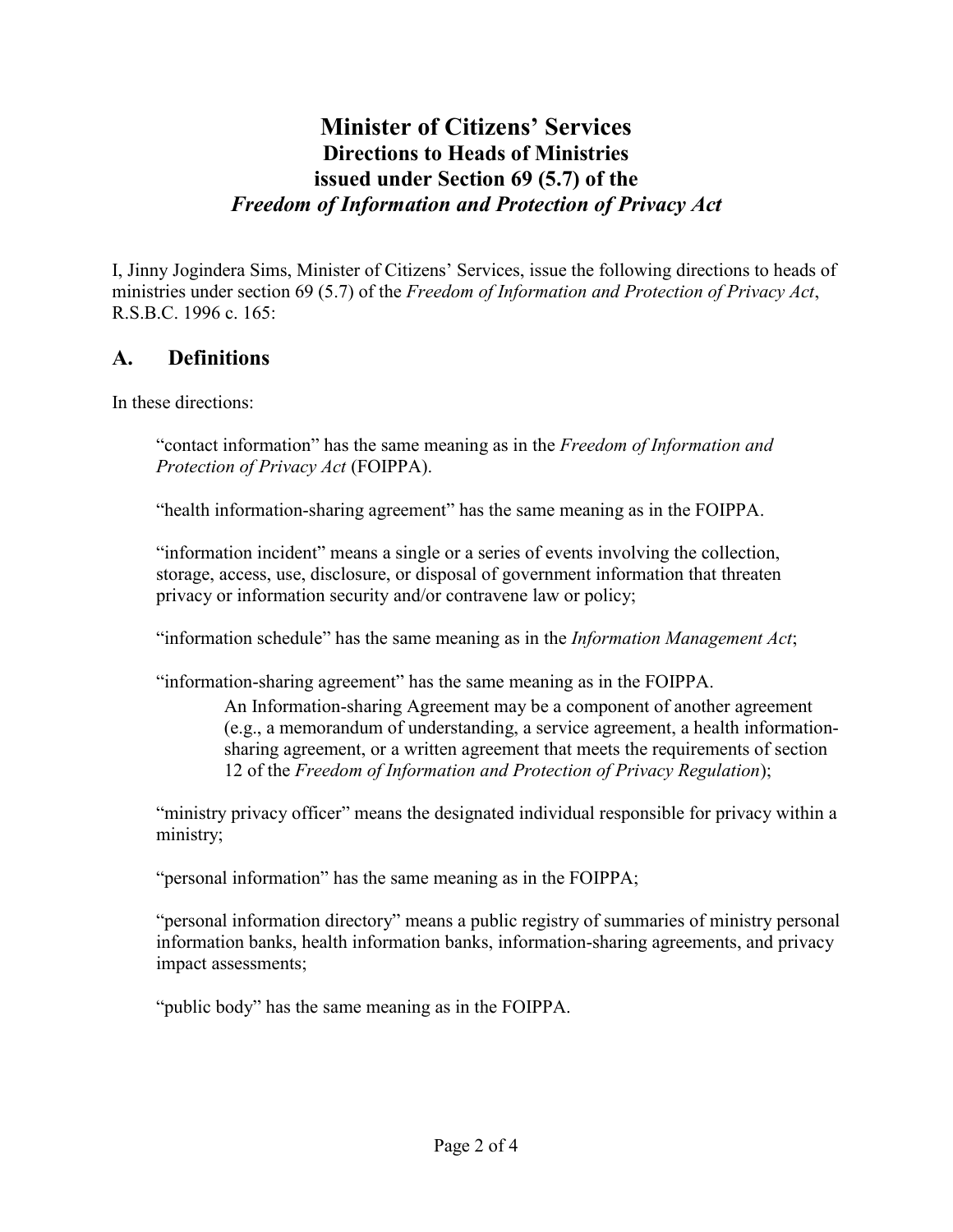## **B. Directions on Preparing an ISA**

Ministries are directed to prepare an information-sharing agreement (ISA) in accordance with the following requirements.

- 1. Unless granted an exemption, the ministry must prepare an ISA where:
	- a. the exchange of personal information is regular and systematic; and
	- b. where any of the parties to the information sharing is:
		- i. a public body that is not a ministry;
		- ii. a government institution subject to the *Privacy Act* (Canada);
		- iii. an organization subject to the *Personal Information Protection Act* or the *Personal Information Protection and Electronic Documents Act* (Canada);
		- iv. a public body, government institution or institution as defined in applicable provincial legislation having the same effect as the FOIPPA; or
		- v. a person or a group of persons; or
		- vi. a prescribed entity in the *Freedom of Information and Protection of Privacy Regulation*.
- 2. Where a ministry is not required to prepare an ISA by section 1, it may at its discretion prepare an ISA, should the ministry determine there is a need to set conditions on the collection, use or disclosure of personal information by the parties to the information sharing.
- 3. The ISA must contain, at a minimum, the following information at a reasonable level of detail:
	- a. a summary of the information sharing;
	- b. a description of the purpose or objective of the information sharing;
	- c. a description of the personal information collected, used or disclosed under the agreement;
	- d. reference to the legal authority authorizing the collection, use or disclosure of personal information by the parties to the agreement;
	- e. a description of the conditions on the collection, use or disclosure of personal information by the parties to the agreement;
	- f. a description of applicable security arrangements required by the parties;
	- g. a description of how information incidents will be reported and/or managed;